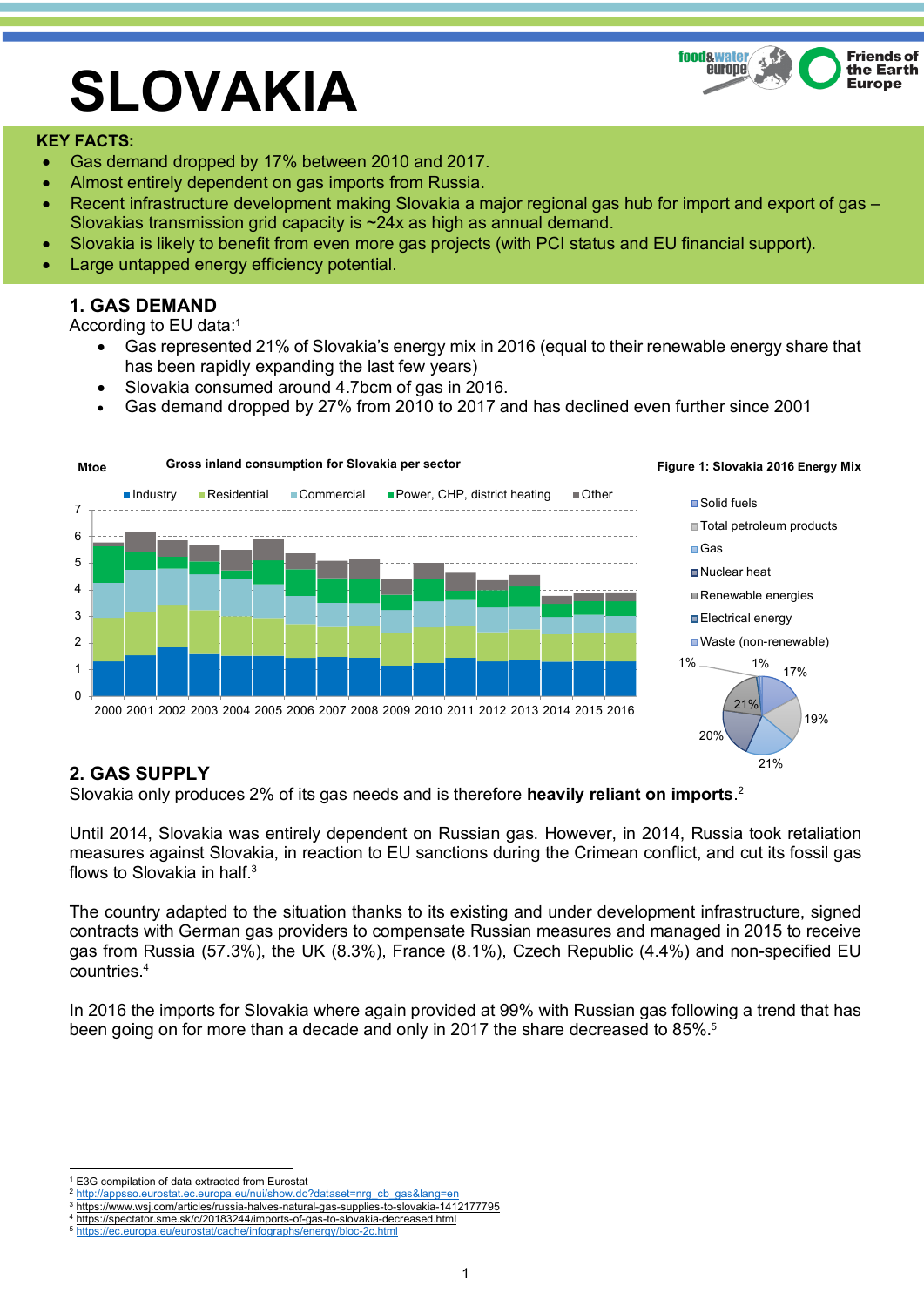## **3. GAS INFRASTRUCTURE**

Slovakia is today situated at a crossroads of important pipelines, which allows the country to have a massive overall transmission and distribution capacity of 114.11bcm/y: **79.5bcm/y from Russia via Ukraine, 24.2bcm/y from the Czech Republic**, 8.6bcm/y from Austria and 1.7bcm/y from Hungary.6 While a large majority of these infrastructures are for transit, this represents around **24 times the amount of gas annually consumed in the country**.



This is the result of recent upgrades, renovations and developments of

regional gas transmission infrastructures which have directly benefited Slovakia, significantly reducing its dependence on Russian gas and causing price differentials between countries to narrow:

Source: IEA

- One of the most profound changes has occurred on the 4,500km long Brotherhood pipeline which traditionally delivered Russian gas via the Ukraine, SK and CZ to Western Europe. In April 2009, Reverse flows were installed to bring ~28bcm/y of gas from Germany to CZ, SK & Ukraine.
	- o *June 2011*: Expansion of **total storage capacity** in Slovakia to 3.12bcm/y in the Láb complex, built with a significant amount of EU money.7
	- o *August 2014*: Disused pipeline rehabilitated now able to export up to 14.6bcm/y of gas to Ukraine.
	- o *July 2015*: New PCI bidirectional **interconnection between Slovakia and Hungary**  $(4.5$ bcm/v SK  $\rightarrow$ HU, 1.8bcm/v HU  $\rightarrow$  SK).<sup>8</sup>

As a result of these developments, Slovakia is now considered to be the main gas trading hub in the region (particularly thanks to its recent ability to transport gas to Ukraine). Gas prices in the country have even already converged to German gas hub prices, and just like Czech Republic, Slovakia can choose the route for their gas supplies from Russia (via Ukraine through the Brotherhood pipeline or via Germany and Czech Republic through the NordStream and Opal pipelines).

However, despite huge transmission capacities in the country and recent developments, Slovakia is the benefiter of major potential PCI gas projects aiming at increasing the capacities even further<sup>9</sup>:

#### **Eastring Slovakia**

The gigantic pipeline creating a new road for gas in the so-called "Priority corridor North South Gas Interconnections" is planned to connect the existing interconnection point Veľké Kapušany on the Slovakian-Ukrainian border, with the Ukrainian/Hungarian-Romanian-Bulgarian transit pipeline.<sup>10</sup> It is designed to transport gas in both directions, with a **planned capacity of 40bcm/y at its final** stage that aims at a starting date in 2028. <sup>11</sup> The agreement signed by Hungary and Slovakia would then create a second connection between the two countries adding to the already existing SK-HU PCI project. Here again the dimension and capacity of the Eastring Pipeline (planned capacity of 20bcm/y Stage I and 40bcm/y Stage II<sup>12</sup>) is highly questionable for a region with decreasing gas demand and strong energy efficiency capacities.

Eastring could potentially bring gas from Western Europe on one side, and from Russia, the SGC, the Caspian region, Iran, Iraq, Egypt and Israel on the other side, but the project promoter seems to be unsure/flexible concerning the gas that might actually flow in the costly mega pipeline. Both RO-HU-AT/BRUA and Eastring largely overlap in their route and it is clear that of one of the projects is built, the other one would be even more redundant. The 3 phases of BRUA and Eastring were both on the 3<sup>rd</sup> PCI list and applied for the 4<sup>th</sup> list.<br>
<del>6 http://bpie.eu/wp-content/uploads/2016/09/Safeguarding-energy-security-in-South-East-Europe-with-investment-in-demand-side-infrastructure.pdf (p.15)</del>

eastern-european-gas-market/ http://ec.europa.eu/energy/infrastructure/transparency\_platform/map-viewer/

<sup>7</sup> http://data.consilium.europa.eu/doc/document/ST-15281-2016-ADD-2/en/pdf

<sup>&</sup>lt;sup>8</sup> http://www.eustream.sk/en\_transmission-system/en\_sk-hu-interconnector/en\_project-of-common-interest-pci & http://energypost.eu/quiet-revolution-central-

<sup>&</sup>lt;sup>10</sup> http://www.eustream.sk/en\_transmission-system/en\_sk-hu-interconnector/en\_project-of-common-interest-pci

http://ec.europa.eu/energy/maps/pci\_fiches/pci\_6\_25\_1\_en\_2017.pdf

<sup>12</sup> https://ec.europa.eu/energy/sites/ener/files/documents/pci\_6\_25\_1\_en\_2017.pdf